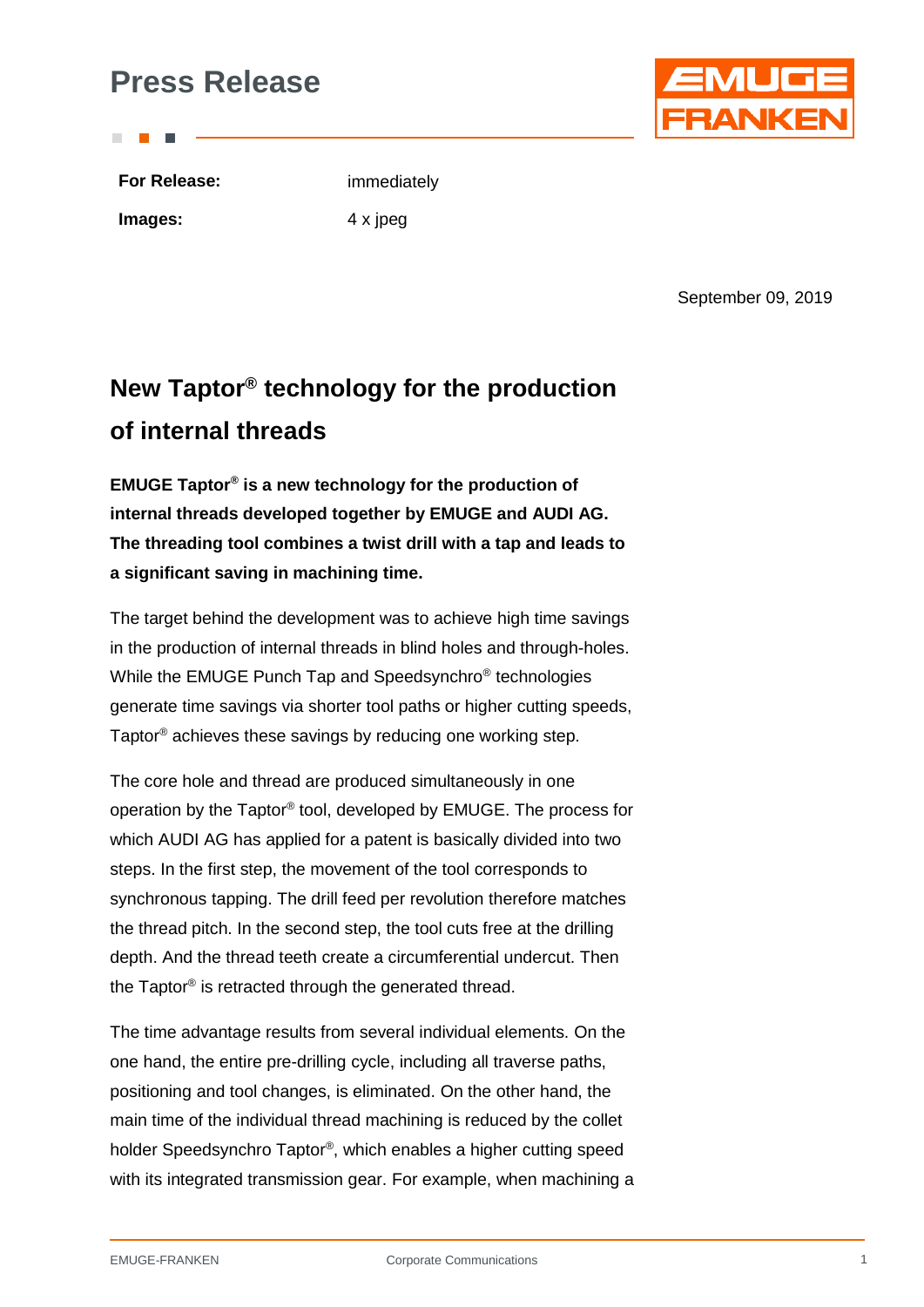## **Press Release**



cylinder head side with 26 threads M6 2xD in cast aluminum, there is a time saving of 41% or 2 seconds per thread.

The process can be used on any machine that is suitable for synchronous tapping, has a spindle with torque support and a suitable tool magazine for holding the Speedsynchro Taptor®.

The Taptor® process is still under further development and is used at AUDI AG for first series production of engine components made of GAL. It will probably be available to all interested parties from mid-2020.

### **About EMUGE-FRANKEN:**

For nearly 100 years, the German company group EMUGE-FRANKEN has been one of the world`s leading manufacturers of precision tools for thread cutting, gauging, clamping and milling. With 1,900 employees, EMUGE-FRANKEN offers an innovative product program with 40,000 in-stock items and a multiple of that with customer-specific tools. The product range is focused on applications in the automotive industry, power plants, aerospace industry, medical technology as well as mechanical and plant engineering. As a system supplier for machining industry, EMUGE-FRANKEN has own branch offices or sales partners in 52 countries.

### **Press Contact:**

Joerg Teichgraeber / Marketing Management [Joerg.Teichgraeber@emuge.de](mailto:Joerg.Teichgraeber@emuge.de) Telephone +49 9123-186-555

EMUGE-Werk Richard Glimpel GmbH & Co. KG Fabrik für Präzisionswerkzeuge Nürnberger Straße 96-100, 91207 Lauf, Germany Telephone +49 9123-186-0 [www.emuge-franken.com](http://www.emuge-franken.com/)